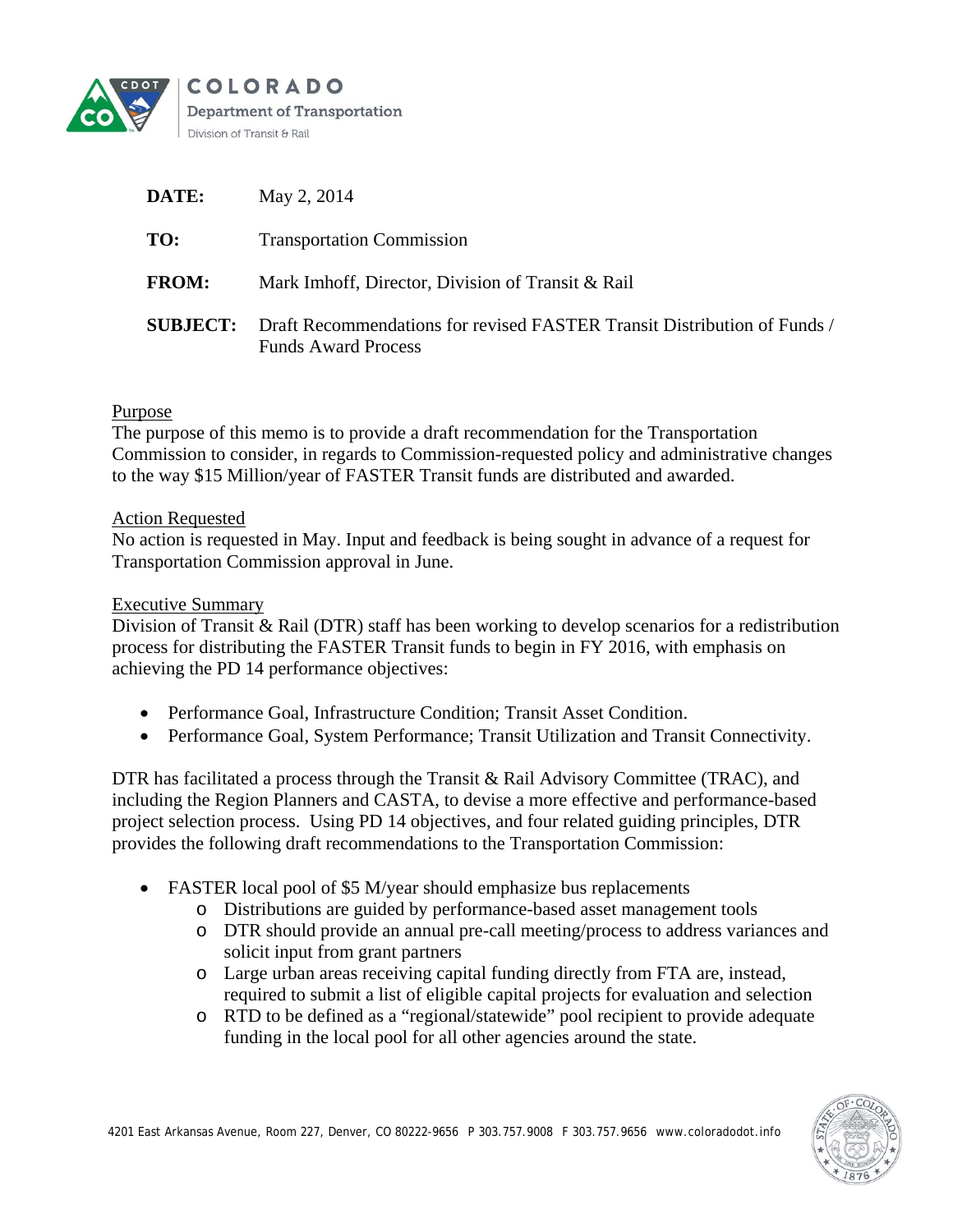- FASTER statewide pool of \$10 M/year should emphasize projects of regional, interregional, and statewide significance.
	- o DTR administrative, planning and technical assistance activities, and Interregional Express (IX) services are funded out of the statewide pool.
	- o RTD (large urban area) is required to submit a list of eligible capital projects for evaluation and selection.
	- o A \$1.0 Million sub-pool is established to provide opportunity for state partnerships in supporting and creating regional and inter-regional services, with a 50% / \$200,000 cap (whichever is lower), criteria to evaluate eligibility, and performance measures to evaluate success.
	- o Remaining \$2.0 Million for the statewide competitive capital pool.

# Background

In the past, FASTER Local funds were distributed to the Regions by formula, and each Region selected the respective projects following an application process and working in conjunction with the local MPOs and TPRs. FASTER Statewide funds were distributed based on statewide competition, using an application and evaluation process. Both the FASTER Local and Statewide processes followed a two-year planning horizon.

Three large changes have prompted consideration of new ways to distribute FASTER Transit dollars:

- 1. Changes at the federal level, particularly to the FTA Section 5309/5339 capital funds pools, have meant less federal money available for vehicle replacements in Colorado,
- 2. Changes at both the federal and state levels are directing transportation funding decisions to become increasingly performance-based and coordinated, and
- 3. Through the *Intercity and Regional Bus Network Study*, both CDOT and Colorado transit agency partners have identified a narrow class of regional and interregional services that are difficult to create, fund, and deliver at the local level.

In response, guiding principles developed over time, and discussed in January 2014 were:

- Transit Utilization Fund the highest priority transit projects throughout the state.
- Transit Asset Condition With a capital  $\&$  asset inventory of vehicles, equipment, and facilities, identify a replacement schedule for transit vehicles statewide. Three agencies who receive vehicle funding directly from FTA, Mountain Metro Transit (Colorado Springs), TransFort (Fort Collins) and RTD (Denver region) are excluded, but would instead have the opportunity to submit capital projects for consideration and funding. The goal to replace all local transit vehicles over time (subject to funding availability) is an equitable distribution of FASTER Local transit funds.
- Transit Connectivity The annual allocation of FASTER Statewide Transit funds to the Interregional Express bus program is a key element of the redistribution. With careful eligibility and performance criteria, connectivity may be enhanced even further by regional & interregional service coordination and partnerships with Colorado transit agencies.